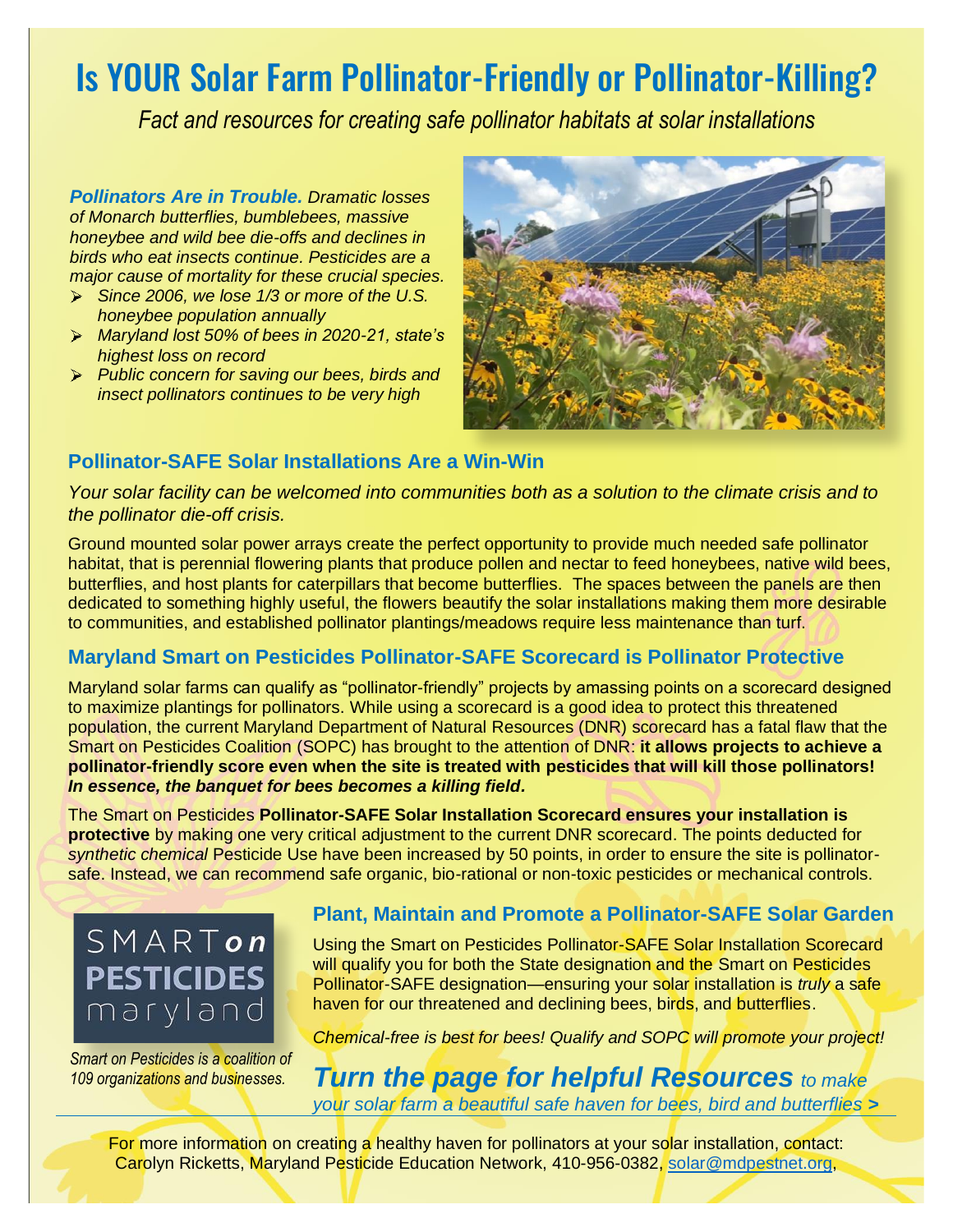# RESOURCES for Pollinator-SAFE Habitats for Solar Farms

## **SAFE Landscape Companies for Design, Installation, and Maintenance**

These landscaping companies offer comprehensive services to create *pesticide-free* Pollinator-SAFE habitats for solar installations:

- Empire Landscaping\*, Lynette Scaffidi 301- 509-8483; Sarah Herlihy, 301-775-8651, [empirelandscapellc.com,](http://empirelandscapellc.com/) [lscaffidi@empirelandscapellc.com;](mailto:lscaffidi@empirelandscapellc.com) [sherlihy@empirelandscapellc.com](mailto:sherlihy@empirelandscapellc.com)
- > ARM Group, LLC\*, Michelle Cohen, 717-533-8600, [armgroup.net,](http://www.armgroup.net/) [mcohen@armgroup.net,](mailto:mcohen@armgroup.net)
- **EXA:** KW Landscaping, Kevin Wengernuk, 410-729-0646, [kwlandscaping.com,](http://www.kwlandscaping.com/) [kevin@kwlandscaping.com](mailto:kevin@kwlandscaping.com)

If you choose another landscaping company, be sure they will comply with the Pollinator-SAFE Habitat practices and sign the Pollinator-SAFE Agreement (linked at the bottom of page).

\* DNR approved Pollinator-Friendly Site Inspectors

## **SAFE Seed Suppliers**

Seed can be treated with pesticides that will harm pollinators. These companies provide organic wildflower mixes for our region that are pesticidefree organic seed mixes:

- $\triangleright$  FedCo Beneficial Mix, Flower Mix, [fedoseeds.com](https://www.fedcoseeds.com/)
- $\triangleright$  Harris Seeds Wildflower NE Mix. [harrisseeds.com](https://www.fedcoseeds.com/)
- ▶ Johnny's Selected Seeds, Beneficial Insect Attractant Mix, [johnnyseeds.com](https://www.johnnyseeds.com/)
- Peaceful Valley Perennial & Regional Wildflower Mix, [groworganic.com](http://www.groworganic.com/)
- **Example Chesapeake Valley Seed Peren. & Regional** [Wildflower Mixes,](https://www.fedcoseeds.com/) [chesapeakevalleyseed.com](http://www.chesapeakevalleyseed.com/)

#### **Avoid Synthetic Chemical Pesticides**

Avoid Neonicotinoids: Imidacloprid, Clothianidin, Thiamethoxam, Acetamiprid, Dinotefuran, Sulfoxaflor. See [Neonic Products](https://mdpestnet.org/neonicotinoid-products-to-avoid/) List Avoid Glyphosate, see [Glyphosate Products](https://mdpestnet.org/glyphosate-products-to-avoid/) List **For safer alternatives: [solar@mdpestnet.org](mailto:solar@mdpestnet.org)**

## **RESOURCES for LANDSCAPERS**

#### **Organic Site Preparation for Pollinator Habitats at Solar Installations**

- Organic Site Preparation for Wildflower Establishment [Download](https://xerces.org/publications/guidelines/organic-site-preparation-for-wildflower-establishment)
- Organic Site Preparation Methods: A Comparative Overview [Download](https://www.xerces.org/publications/fact-sheets/organic-site-preparation-methods-comparative-overview)
- Estimated Costs to Establish Wildflower Plantings Using Solarization [Download](https://xerces.org/publications/fact-sheets/estimated-costs-to-establish-wildflower-plantings-using-solarization)

#### **Safer Herbicide Applications**

- ▶ Weed Terminator 2,<https://www.contactorganics.com/products-2/>
- S Grow Organics offers many [safe herbicides](https://www.groworganic.com/collections/organic-herbicides?_pos=1&_psq=organic%20herbi&_ss=e&_v=1.0) [at groworganic.com](https://www.groworganic.com/)

#### **Selecting Plants for Pollinators**

- Mid-Atlantic Pollinator Plant List Concise Download
- $\blacktriangleright$ Selecting Plants for Pollinators – [Western Md](https://www.pollinator.org/pollinator.org/assets/generalFiles/CentralAppalachianrx7FINAL_170624_124216_1.pdf) & [Central & Shore](https://www.pollinator.org/PDFs/OuterCoastal.rx5.pdf)
- **Attracting Pollinators Using Native Plants [Download](https://www.fs.fed.us/wildflowers/pollinators/documents/AttractingPollinatorsV5.pdf)**

#### **Alternative Site Maintenance Methods**

- Solar Grazing Sheep on Solar Facilities, Am. Solar Grazing Association, [solargrazing.org](http://www.solargrazing.org/)
- Agrivoltaics report Farming & Solar Synergies [Download](https://ieer.org/wp/wp-content/uploads/2021/02/Agrivoltaics-report-Arjun-Makhijani-final-2021-02-08.pdf)
- Robot Rumbas for low mowing areas, AIR Landcare, [contactair.today](http://www.contactair.today/)



**Maryland lost over 50% of its honeybees 2020-2021.** Dramatic losses are impacting wild pollinators and birds, too.

#### **Why Pollinators Need SAFE Habitat**

- $\triangleright$  Bees, Birds & Beneficials How they are threatened [Download](https://www.beyondpesticides.org/assets/media/documents/infoservices/pesticidesandyou/documents/BeesBirdsBeneficials.pdf)
- Pollinator Factsheet Beneficials species needing protection [Download](https://1bps6437gg8c169i0y1drtgz-wpengine.netdna-ssl.com/wp-content/uploads/2017/11/FOE_PollinatorFactSheet_7.pdf)

**"Even small doses of pesticides can impair key functions bees need to survive. And in the field, bees often encounter multiple exposures of one or more pesticides."** – [Bees & Pesticides: Science Update](http://www.panna.org/sites/default/files/Bees-the-Science-IssueBrief-20160407.pdf)

**[DOWNLOAD](https://mdpestnet.org/pollinator-safe-solar-scorecard-v8-21/) the Pollinator-SAFE SCORECARD [DOWNLOAD](https://mdpestnet.org/pollinator-safe-agreements/) the Pollinator-SAFE AGREEMENTS [for Solar Installations](ttps://mdpestnet.org/mpen-safe-agreement-solar-company-v8-21/) | [for Landscaping Companies](https://mdpestnet.org/mpen-safe-agreement-landscapers-v8-21/)**

#### **HERBICIDE USE WARNING**

**We recommend glyphosate-free site preparation.** If glyphosate is used, **must wait at least 60 days** after application, **before planting** wildflower mixes to reduce harm to pollinators.